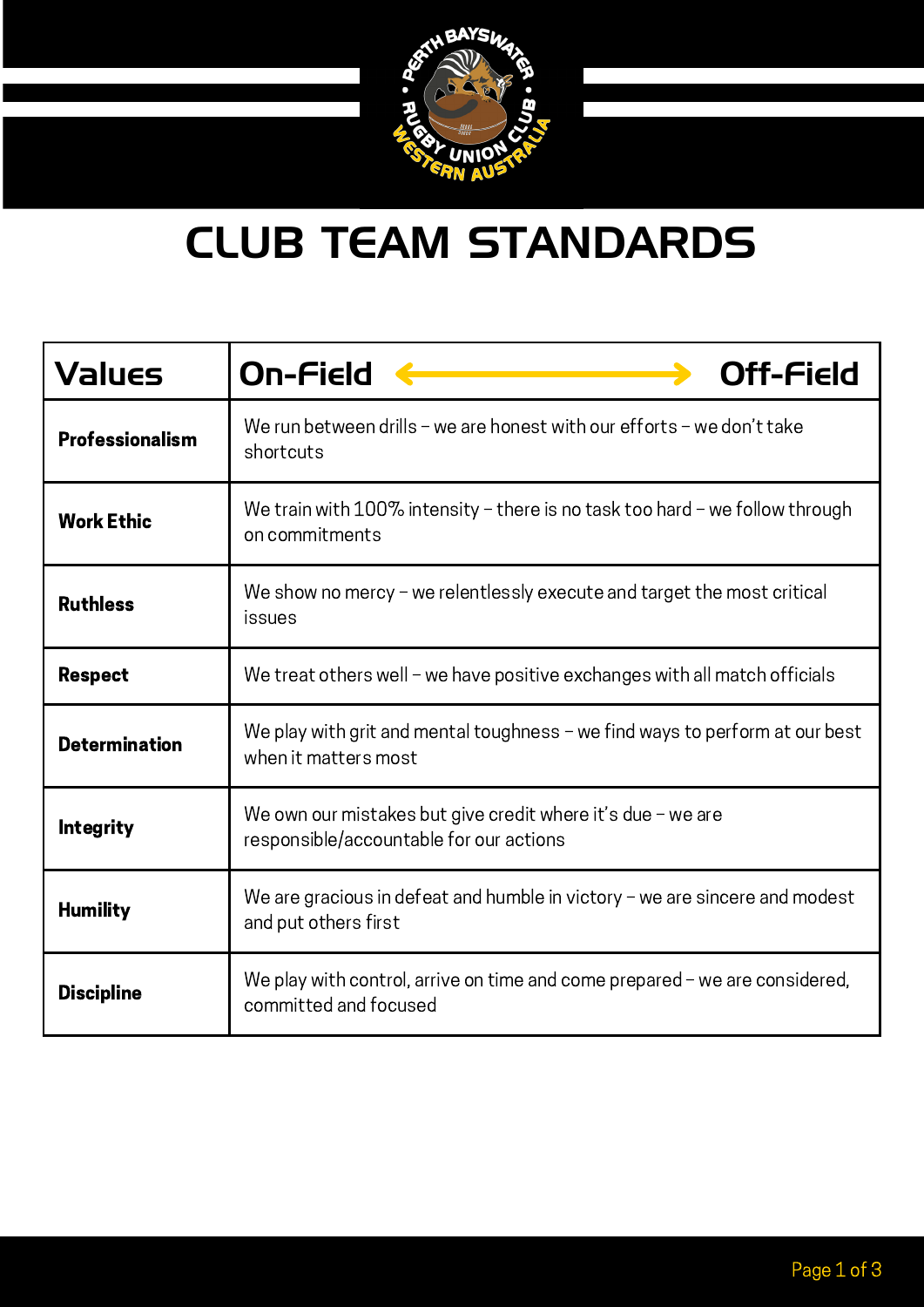

# CLUB TEAM STANDARDS

#### Game Day Protocols

Goal - to create the best game day environment for all team members (players, coaches and managers)

How this will be achieved - the club will communicate and implement the following game day protocols to ensure effective team preparation, performance and cohesion is achieved

- Change Rooms Pre and post match access for 1s and 2s is restricted to team players, coaches and managers – members/supporters can engage with players immediately after the game and before they enter the change rooms – players are responsible for cleaning up the change rooms post game
- Pre-game warm-ups this is critical time for players, coaches and medical staff to prepare for the match – members and supporters are asked to stay away and not distract or interfere with pre-game routines – this includes gathering to spectate or commentate near the warm-up area and/or team bench
- Major milestone matches/achievements team managers and/or coaches are responsible for informing the President, Club Secretary or DOR at least one week before the specified date, providing details of the player milestone/achievement and recommending an item to be presented, who will make appropriate arrangements to acknowledge and make player awards for key milestone/achievement.
- Other milestones/achievements team managers or coaches will be responsible for acknowledging and making player awards for achievements/milestones.

#### Other General Matters:

• No member (player, coach, manager or other official) will audibly, publicly criticise or show dissent towards a match official's decision.